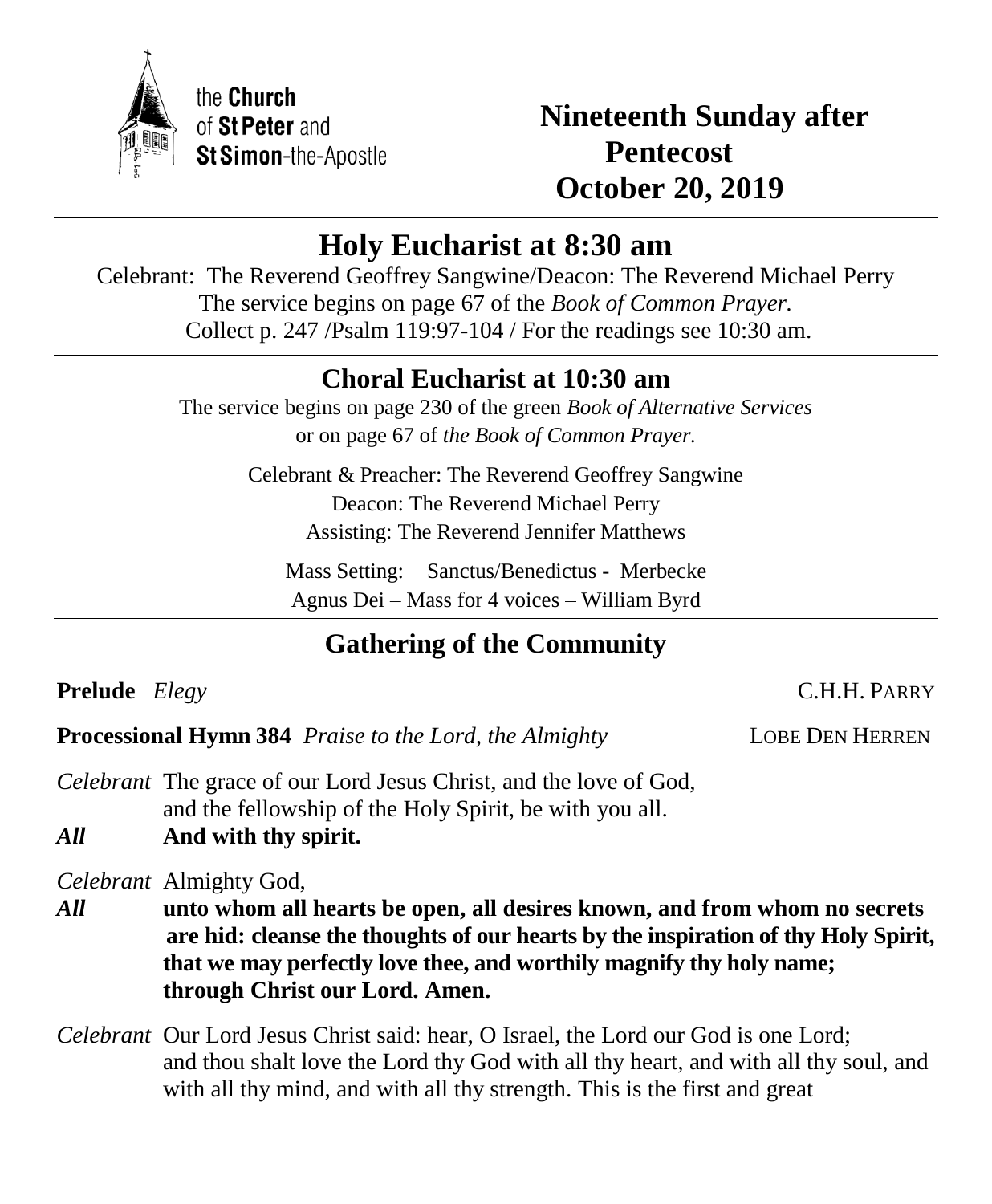commandment. And the second is like unto it: thou shalt love thy neighbour as thyself. On these two commandments hang all the law and the prophets.

*All* **Lord have mercy upon us, and write both these thy laws in our hearts, we beseech thee.**

**Gloria** (*Common Praise* 679) MERBECKE *Celebrant* Glory be to God on high, *All* **and in earth peace, good will towards all. praise thee, we bless thee, we worship thee, we glorify thee, we give thanks to thee for thy great glory, O Lord God, heavenly king, God the Father almighty. O Lord, the only-begotten Son, Jesus Christ; O Lord God, Lamb of God, Son of the Father, that takest away the sin of the world, have mercy upon us. Thou that takest away the sin of the world, receive our prayer. Thou that sittest at the right hand of God the Father, have mercy upon us. For thou only art holy; thou only art the Lord; thou only, O Christ, with the Holy Ghost, art most high in the glory of God the Father. Amen.**

### **Collect of the Day**

*Celebrant* Almighty and everliving God, increase in us your gift of faith, that forsaking what lies behind and reaching out to what is before, we may run the way of your commandments and win the crown of everlasting joy; through Jesus Christ our Lord, who lives and reigns with you and the Holy Spirit, one God, now and for ever. **Amen.**

# **Proclamation of the Word**

**1**<sup>st</sup> Lesson *Jeremiah 31:27-34* Read by Dennis Gittens

*Reader* The  $1<sup>st</sup>$  Lesson is written in the  $31<sup>st</sup>$  chapter of the Book of Jeremiah, beginning at the 27<sup>th</sup> verse.

The days are surely coming, says the Lord, when I will sow the house of Israel and the house of Judah with the seed of humans and the seed of animals. And just as I have watched over them to pluck up and break down, to overthrow, destroy, and bring evil, so I will watch over them to build and to plant, says the Lord. In those days they shall no longer say: 'The parents have eaten sour grapes, and the children's teeth are set on edge.' But all shall die for their own sins; the teeth of everyone who eats sour grapes shall be set on edge. The days are surely coming, says the Lord, when I will make a new covenant with the house of Israel and the house of Judah. It will not be like the covenant that I made with their ancestors when I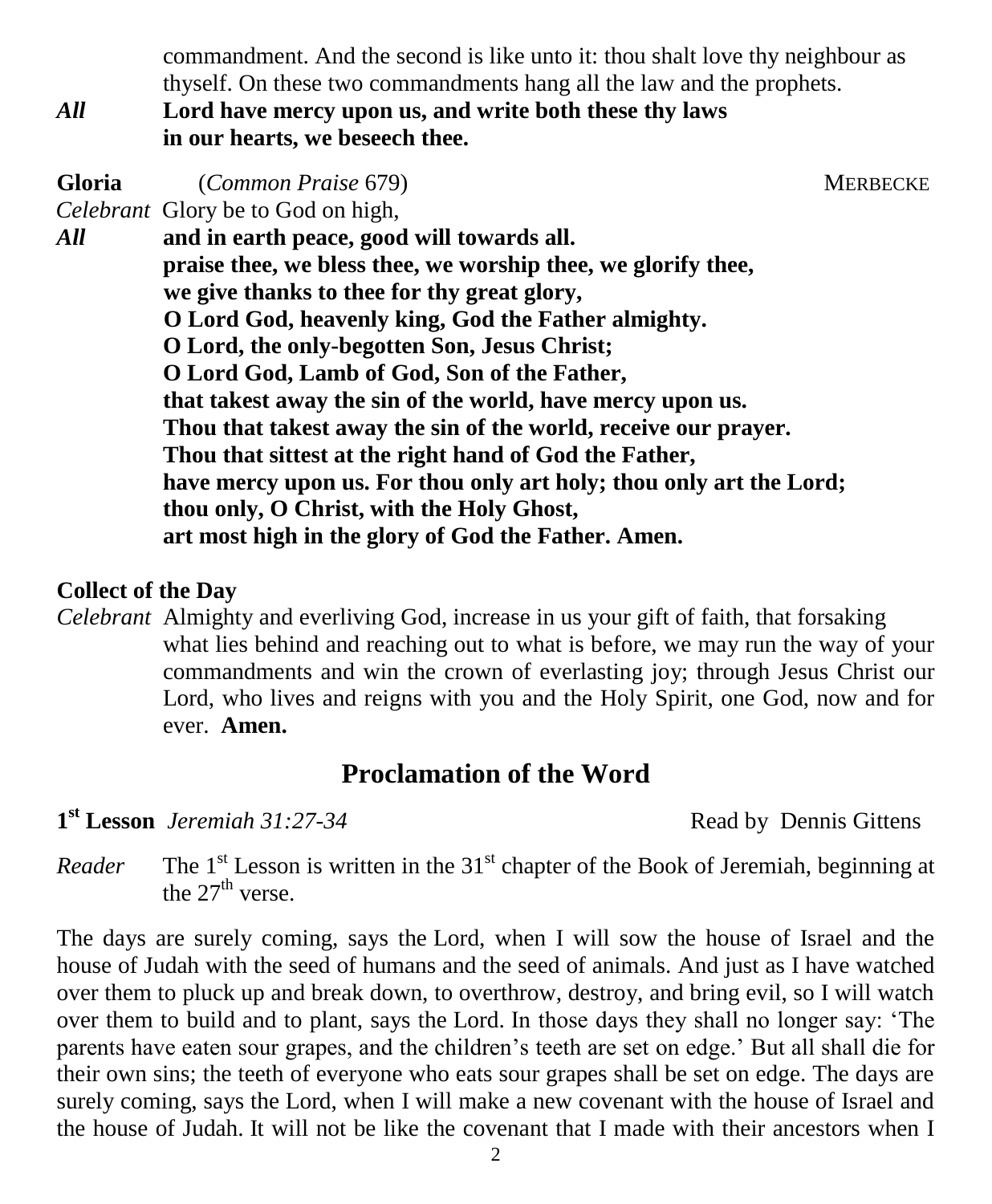took them by the hand to bring them out of the land of Egypt—a covenant that they broke, though I was their husband, says the Lord. But this is the covenant that I will make with the house of Israel after those days, says the Lord: I will put my law within them, and I will write it on their hearts; and I will be their God, and they shall be my people. No longer shall they teach one another, or say to each other, 'Know the Lord', for they shall all know me, from the least of them to the greatest, says the Lord; for I will forgive their iniquity, and remember their sin no more.

*Reader* The word of the Lord. *All* **Thanks be to God.**

#### **Psalm 119:97-104**



97 LORD, what love have I | unto thy | law! / all the day | long  $\cdot$  is my | study | in it.

98 Thy commandment maketh me wiser | than mine | enemies; / for | it is | ever | with me.

99 I have more understanding than  $\vert$  all my  $\vert$  teachers; / for thy  $\vert$  testimonies  $\vert$  are my  $\vert$  study.

100 I have more discernment  $|$ than the  $|$  aged;  $/$  be $|$ cause I $|$  keep thy  $|$  precepts.

101 I have refrained my feet from every | evil | way, / that | I may | keep thy | word.

102 I have not  $|\shrunk \cdot from thy \mid judgments; / for | thou | teachers t \mid me.$ 

103 O how sweet are thy words | unto my | throat, / yea, sweeter than | honey | unto my | mouth!

104 Through thy precepts I get | under|standing: / therefore I | hate all | evil | ways.

**2 nd Lesson** *2 Timothy 3:14 – 4:5* Read by Vanessa Scott

*Reader* The  $2<sup>nd</sup>$  Lesson is written in the 3rd chapter of the Second Letter of Paul to Timothy, beginning at the  $14<sup>th</sup>$  verse.

But as for you, continue in what you have learned and firmly believed, knowing from whom you learned it, and how from childhood you have known the sacred writings that are able to instruct you for salvation through faith in Christ Jesus. All scripture is inspired by God and is useful for teaching, for reproof, for correction, and for training in righteousness, so that everyone who belongs to God may be proficient, equipped for every good work. In the presence of God and of Christ Jesus, who is to judge the living and the dead, and in view of his appearing and his kingdom, I solemnly urge you: proclaim the message; be persistent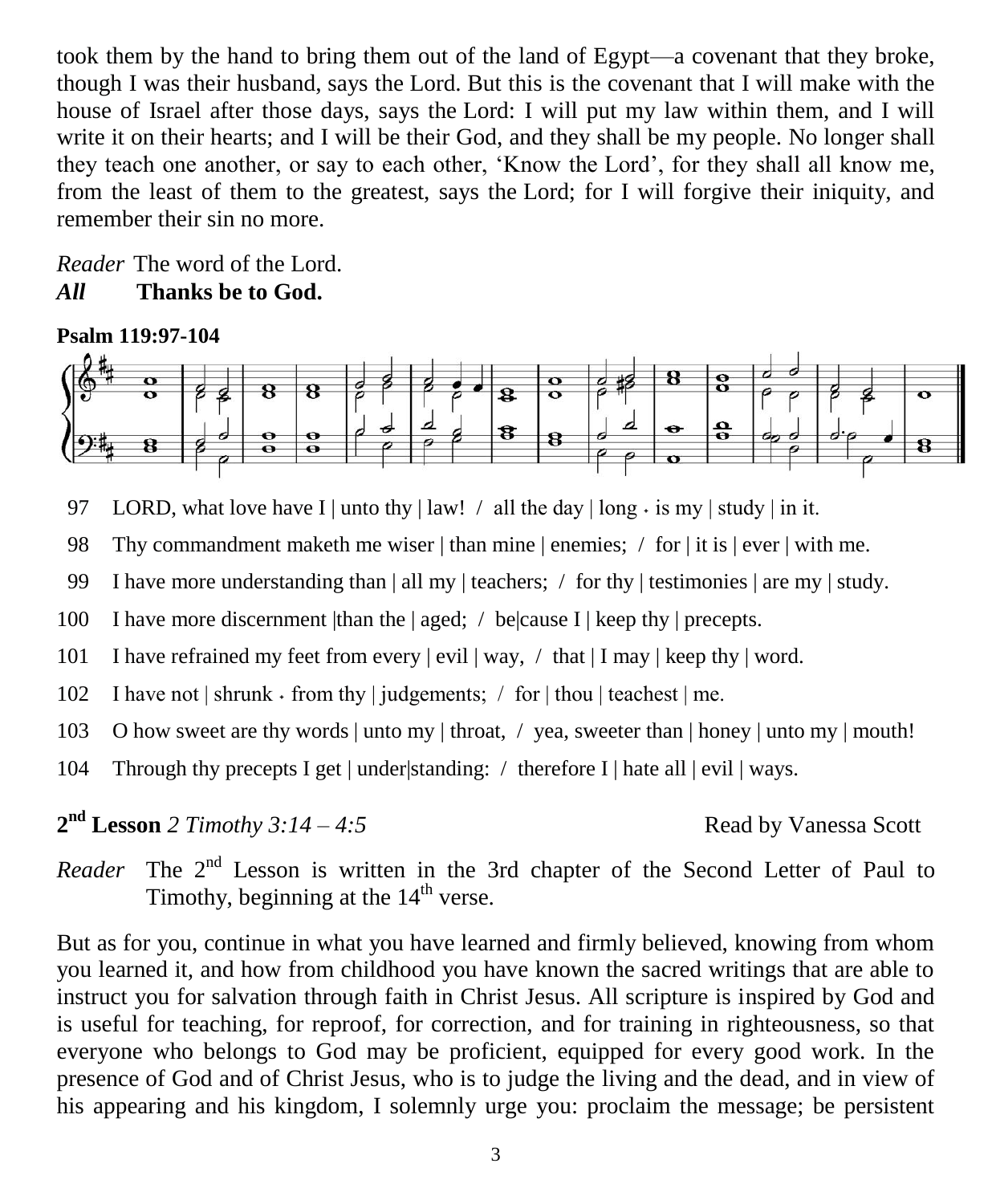whether the time is favourable or unfavourable; convince, rebuke, and encourage, with the utmost patience in teaching. For the time is coming when people will not put up with sound doctrine, but having itching ears, they will accumulate for themselves teachers to suit their own desires, and will turn away from listening to the truth and wander away to myths. As for you, always be sober, endure suffering, do the work of an evangelist, carry out your ministry fully.

*Reader* The Word of the Lord. *All* **Thanks be to God.**

**Acclamation ROBIN DAVIS** 



## **The Holy Gospel** *Luke 18:1-8*

*Gospeller* The Lord be with you.

*All* **And with thy spirit.**

*Gospeller* The Holy Gospel is written in the 18<sup>th</sup> chapter of the Gospel according to St. Luke, beginning at the 1<sup>st</sup> verse.

# *All* **Glory be to thee, O Lord.**

Then Jesus told them a parable about their need to pray always and not to lose heart. He said, 'In a certain city there was a judge who neither feared God nor had respect for people. In that city there was a widow who kept coming to him and saying, "Grant me justice against my opponent." For a while he refused; but later he said to himself, "Though I have no fear of God and no respect for anyone, yet because this widow keeps bothering me, I will grant her justice, so that she may not wear me out by continually coming." ' And the Lord said, 'Listen to what the unjust judge says. And will not God grant justice to his chosen ones who cry to him day and night? Will he delay long in helping them? I tell you, he will quickly grant justice to them. And yet, when the Son of Man comes, will he find faith on earth?'

*Gospeller* The Gospel of Christ. *All* **Praise be to thee, O Christ.**

# **Homily**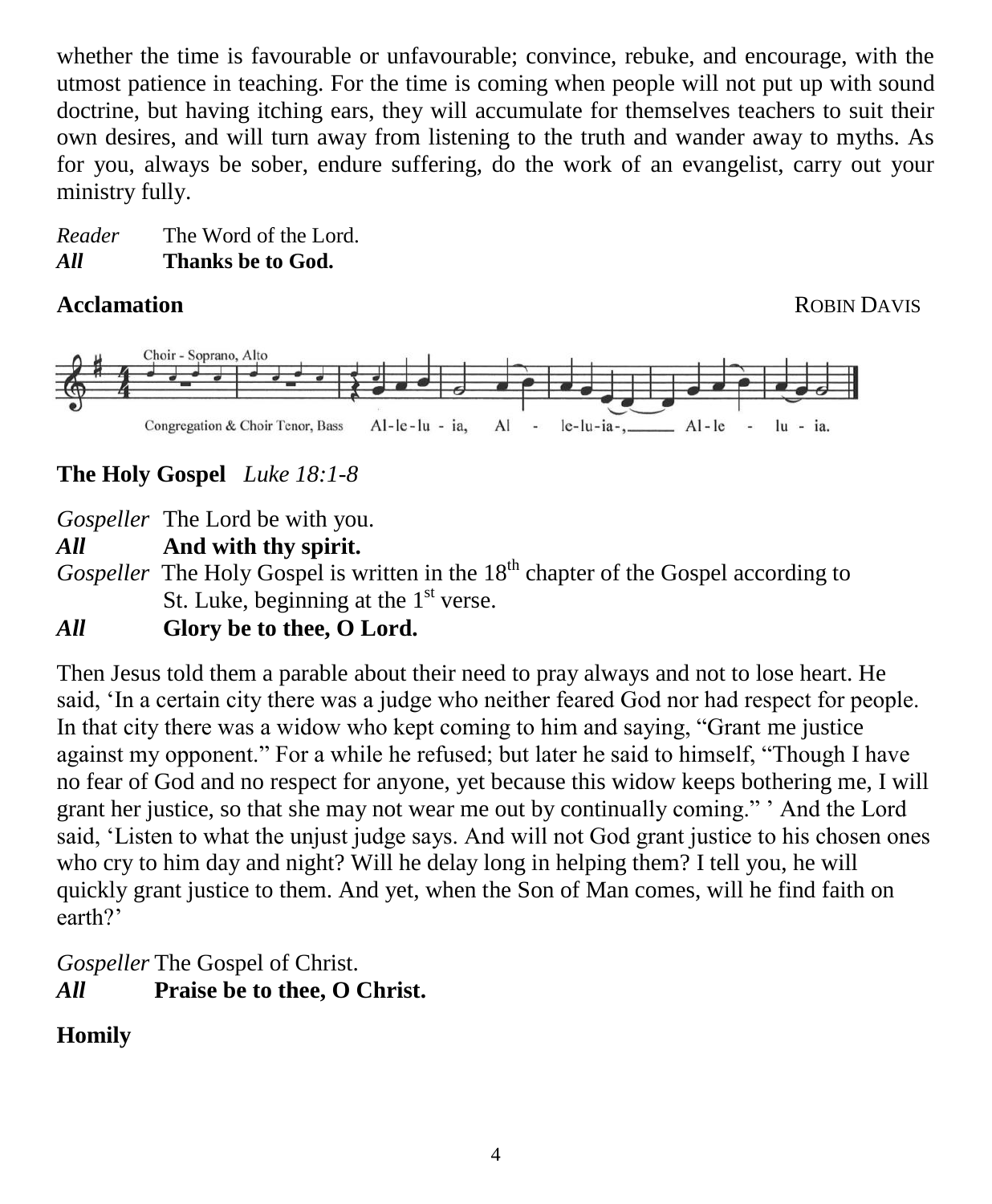## **Nicene Creed –** Pages 234/71

### *Celebrant* I believe in one God,

**the Father almighty, maker of heaven and earth, and of all things visible and invisible; and in one Lord Jesus Christ, the only-begotten Son of God, begotten of the Father before all worlds, God, of God; Light, of Light; very God, of very God; begotten, not made; being of one substance with the Father; through whom all things were made: who for us and for our salvation came down from heaven, and was incarnate by the Holy Ghost of the Virgin Mary, and was made man, and was crucified also for us under Pontius Pilate. He suffered and was buried, and the third day he rose again, according to the scriptures, and ascended into heaven, and sitteth on the right hand of the Father. And he shall come again with glory to judge both the quick and the dead: whose kingdom shall have no end. And I believe in the Holy Ghost, the Lord, the giver of life, who proceedeth from the Father and the Son, who with the Father and the Son together is worshipped and glorified, who spake by the prophets. And I believe one, holy, catholic, and apostolic Church. I acknowledge one baptism for the remission of sins. And I look for the resurrection of the dead, and the life of the world to come. Amen.**

**Prayers of the People** Led by Rees Pepperell

## **Confession and Absolution –** Pages 238-240/76-78

*The Celebrant invites the prayer of confession. Please kneel, as able. Silence is kept.*

#### *Celebrant* Almighty God,

**Father of our Lord Jesus Christ, maker of all things and judge of all people: we acknowledge and confess our manifold sins and wickedness, which we from time to time most grievously have committed, by thought, word and deed, against thy divine majesty. We do earnestly repent, and are heartily sorry for these our misdoings. Have mercy upon us, most merciful Father; for thy Son our Lord Jesus Christ's sake, forgive us all that is past; and grant that we may ever hereafter serve and please thee in newness of life, to the honour and glory of thy name; through Jesus Christ our Lord. Amen.**

*The absolution is pronounced*

*Celebrant* The peace of the Lord be always with you. *All* **And with thy spirit.**

*We invite you to share a sign of peace with those near you – a handshake, slight bow or other form of greeting. Please respect the wishes of those who prefer not to shake hands.*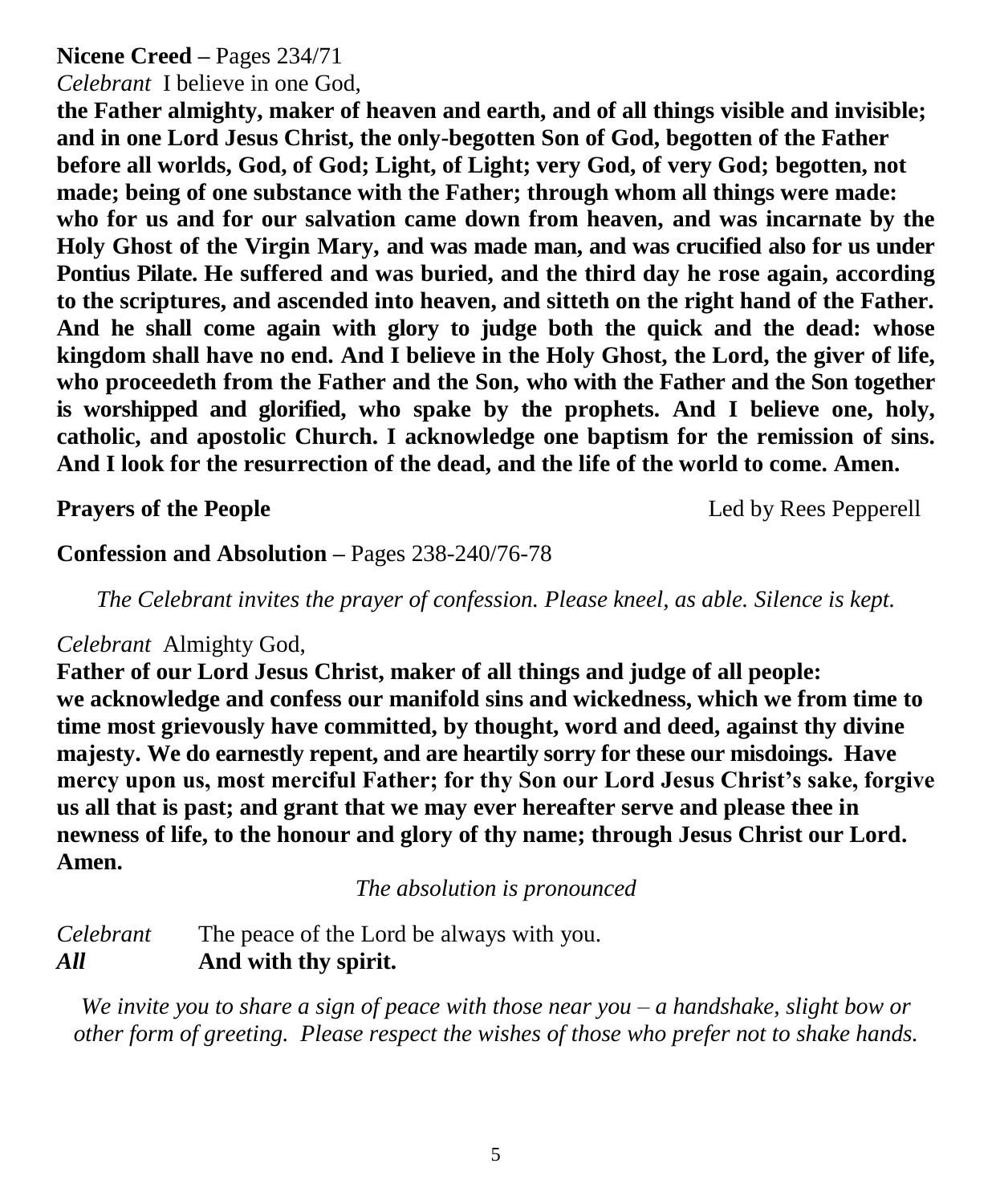# **Celebration of the Eucharist**

#### **Offertory Hymn 501** Through All the Changing Scenes of Life WILTSHIRE

#### **Prayer over the Gifts**

*Celebrant* Eternal God, your word inspires our faith. May we who offer you our praise trust you in all things. We ask this in the name of Jesus Christ the Lord. **Amen.**

**Great Thanksgiving –** pp. 241-243/78-83

| Celebrant | The Lord be with you.                 |
|-----------|---------------------------------------|
| All       | And with thy spirit.                  |
| Celebrant | Lift up your hearts.                  |
| All       | We lift them up unto the Lord.        |
| Celebrant | Let us give thanks unto our Lord God. |
| All       | It is meet and right so to do.        |

*The Celebrant continues with the proper preface, then is sung:*

#### **Sanctus/Benedictus** (*Common Praise* 683) MERBECKE

## *All Holy, holy, holy, Lord God of Hosts, heaven and earth are full of thy glory. Glory be to thee, O Lord most high. Blessed is he that cometh in the name of the Lord: Hosanna in the highest.*

Blessing and glory and thanksgiving be unto thee, almighty God, our heavenly Father, who of thy tender mercy didst give thine only Son Jesus Christ to take our nature upon him, and to suffer death upon the cross for our redemption; who made there, by his one oblation of himself once offered, a full, perfect, and sufficient sacrifice, oblation, and satisfaction, for the sins of the whole world; and did institute, and in his holy Gospel command us to continue, a perpetual memorial of that his precious death, until his coming again. Hear us, O merciful Father, we most humbly beseech thee; and grant that we receiving these thy creatures of bread and wine, according to thy Son our Saviour Jesus Christ's holy institution, in remembrance of his death and passion, may be partakers of his most blessed body and blood; who, in the same night that he was betrayed, took bread; and, when he had given thanks, he brake it; and gave it to his disciples, saying, "Take, eat; this is my body which is given for you: Do this in remembrance of me." Likewise, after supper he took the cup; and when he had given thanks, he gave it to them, saying, "Drink ye all, of this; for this is my blood of the new covenant, which is shed for you and for many for the remission of sins: Do this, as oft as ye shall drink it, in remembrance of me." Wherefore, O Father, Lord of heaven and earth, we thy humble servants, with all thy holy Church, remembering the precious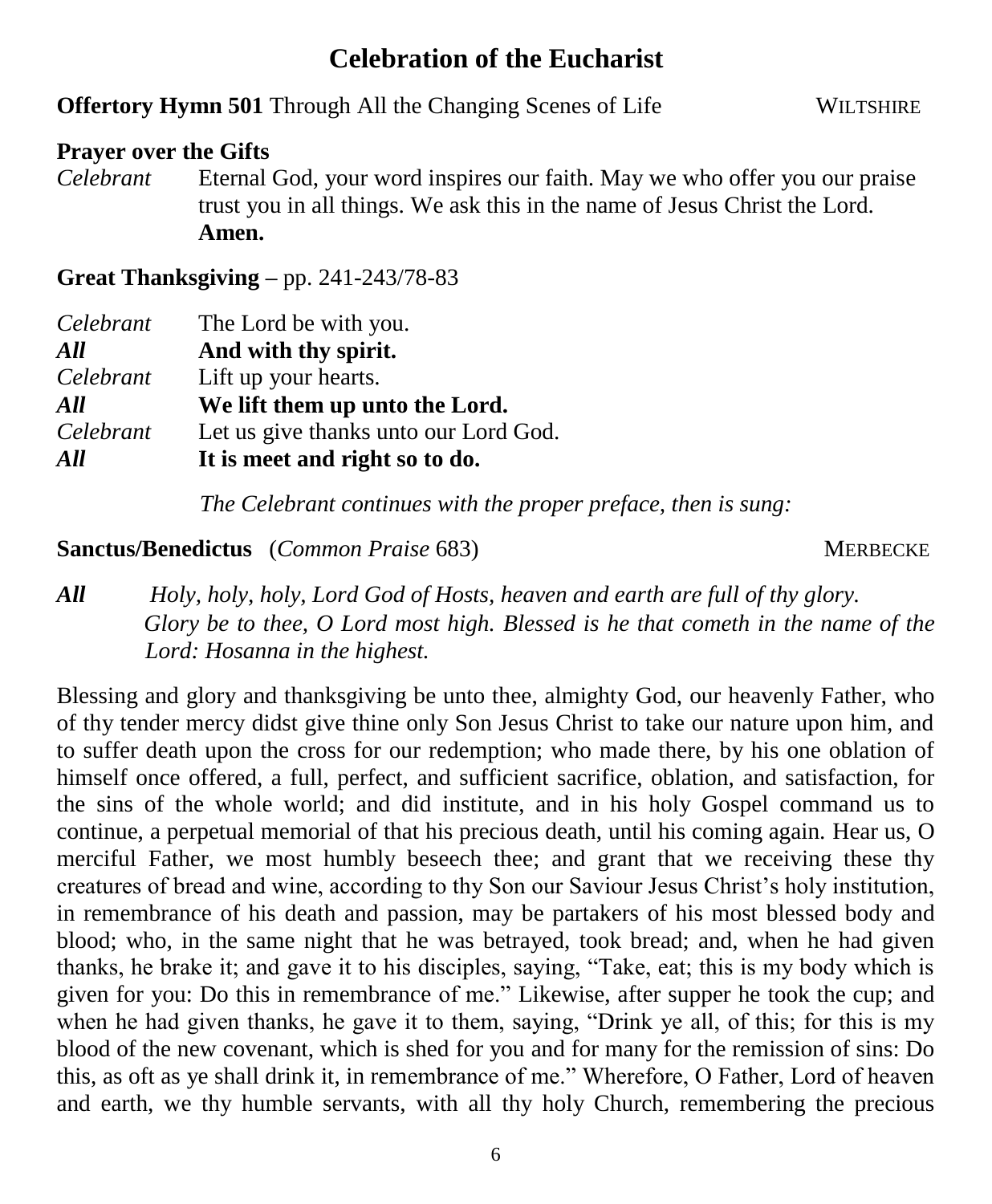death of thy beloved Son, his mighty resurrection, and glorious ascension, and looking for his coming again in glory, do make before thee, in this sacrament of the holy bread of eternal life and the cup of everlasting salvation, the memorial which he hath commanded: **We praise thee, we bless thee, we thank thee, and we pray to thee, Lord our God.**  And we entirely desire thy fatherly goodness mercifully to accept this our sacrifice of praise and thanksgiving, most humbly beseeching thee to grant, that by the merits and death of thy Son Jesus Christ, and through faith in his blood, we and all thy whole Church may obtain remission of our sins, and all other benefits of his passion; And we pray that by the power of thy Holy Spirit, all we who are partakers of this holy communion may be fulfilled with thy grace and heavenly benediction; through Jesus Christ our Lord, by whom and with whom, in the unity of the Holy Spirit, all honour and glory be unto thee, O Father Almighty, world without end. **Amen.**

**Lord's Prayer –** *Sung by all* CP 684

**Breaking of the Bread**

*Celebrant* Christ our Passover is sacrificed for us; *All* **Therefore, let us keep the feast.**

#### **Agnus Dei**

*Choir O Lamb of God, that takest away the sin of the world, have mercy upon us. O Lamb of God, that takest away the sin of the world, have mercy upon us. O Lamb of God, that takest away the sin of the world, grant us thy peace.*

# **Holy Communion**

*All baptized Christians are welcome to receive Communion. Please do not dip the consecrated bread into the wine - Drinking from the chalice is considered safe from the point of view of public health. You are also welcome to receive only the bread, if you prefer. Indicate this by holding your arms crossed over your chest as the chalice passes; this is also a way to receive a blessing rather than communion. Gluten-free communion wafers are available – please let the administering priest know.*